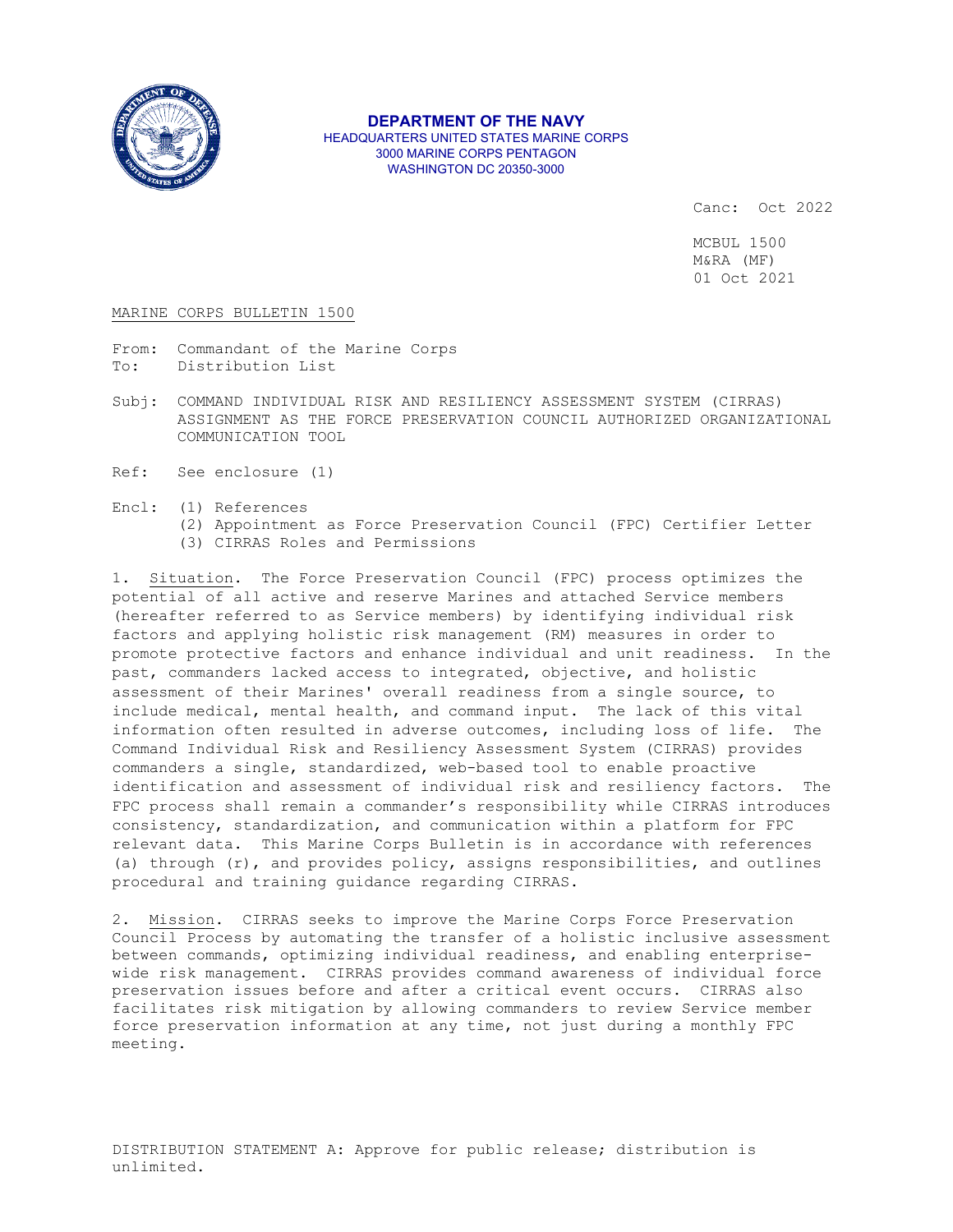# 3. Execution

#### a. Commander's Intent and Concept of Operations

 (1) Commander's Intent. CIRRAS shall be utilized by all active duty Marine Corps commands, to include attached Navy personnel. CIRRAS replaces the Marine Online (MOL) Hand-Off Tool and any other FPC data management applications or processes. Marine Corps leaders shall make every effort to preserve and protect Service members by utilizing persistent and engaged leadership, which, along with risk identification and management, can achieve the highest level of force preservation and readiness. CIRRAS shall consolidate and display a dashboard containing current and concise information on Service member risk factors and highlight areas of concern. Commanders can help mitigate risk by selecting risk management strategies specific to the Service Member's level of need.

# (2) Concept of Operations

 (a) System Access. CIRRAS is designed to allow leaders with a need to know, who are able to intervene and assist Service members in avoiding negative outcomes, access to inputted and consolidated data. At the same time, CIRRAS limits access in accordance with laws and regulations to protect the privacy of individuals.

 1. All CIRRAS users must access CIRRAS through a Department of Defense Information Network (.mil network), login using their Common Access Card (CAC), and have valid Health Insurance Portability and Accountability Act of 1996 (HIPAA) and current Personally Identifiable Information (PII) training certificates. HIPAA training is available on the Joint Knowledge Online website; PII training is available through MarineNet. The assigned CIRRAS Unit Administrator shall manage training completion and annual compliance. For those who require access when not on the Marine Corps Enterprise Network or other .mil network, including .edu, they shall be required to connect to a .mil network using a Virtual Private Network capability.

 2. It is the responsibility of the commanding officer (CO) to assign CIRRAS users as appropriate and to ensure roles and permissions are periodically reviewed. It is recommended that this review is performed no less than quarterly. Access to CIRRAS shall be provided only to command, designated support staff with the sufficient need to know, or others deemed beneficial to the FPC by the CO. The capability to assign support staff roles within the application, such as Deployment Readiness Coordinators, Chaplains, Substance Abuse Control Officers, etc. will be implemented in v1.1 of CIRRAS.

 3. Unit Administrators shall assign permissions to the appropriate personnel within the unit, as directed by the CO. Unit Administrators shall request initial permissions through the Deputy Commandant for Manpower and Reserve Affairs, Marine and Family Programs Division at [CIRRAS.Support@usmc.mil.](mailto:CIRRAS.Support@usmc.mil) Unit Administrators shall primarily be the same personnel who manage unit personnel data in Marine Corps Total Force System (MCTFS), but if necessary, may be personnel currently assigned to FPC logistics within your unit.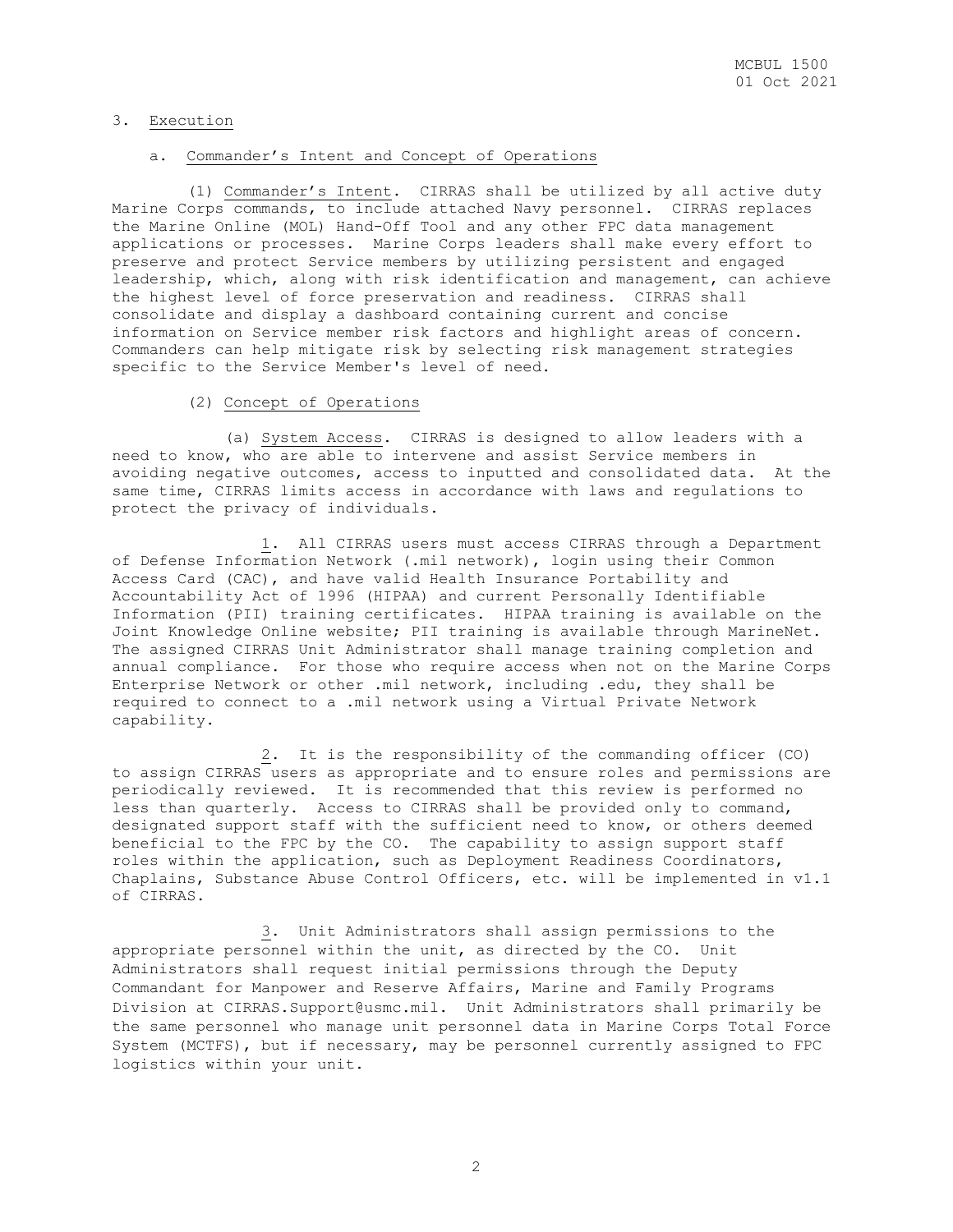4. User accounts for those who do not log in for 35 days shall be disabled. Users with disabled accounts must contact their Unit Administrator to be unlocked.

 5. Users who do not log in for 60 days will automatically be removed from their role within CIRRAS. Users who have been removed from their role must re-request access through their Unit Administrator.

 6. Unit Administrators shall be responsible for removing CIRRAS access for any Service member who separates from military service, transfers to a new unit, or is directed by the CO to be removed. Commanders shall add the assignment and removal of CIRRAS permissions to the unit checkin/check-out process.

 7. The Service member's First Line Leader (FLL), CO, Executive Officer (XO) or Chief of Staff assigned to the XO role, and the Safety Officer and Medical/Mental Health Officials assigned to the unit have View/Edit capability for all pages of assigned Service members. Only OSCAR/Combat Stress Platoon (CSP) and Navy Mental Health Officials shall be designated 'Mental Health Officials'. The Sergeant Major (SgtMaj) or the Senior Enlisted Advisor assigned to the SgtMaj role, will have View/Edit capability for enlisted personnel within the unit. Medical information in a Service member's profile is restricted to the CO, Mental/Medical Health Officer, and the FPC Certifier. Only the CO and FPC Certifier have the capability to assign an overall risk determination for a Service member. Upon initial deployment of CIRRAS, COs shall make an initial risk determination for each Service member in their unit.

 8. The CO shall designate, at a minimum, one FPC Certifier within the unit. It is recommended that multiple FPC Certifiers are designated for continuity of operations. The FPC Certifiers have CO-level permissions to allow the FPC Certifier to use their computer to display CIRRAS while conducting an FPC. The CO may choose to add and remove FPC Certifier permissions to ensure access is only allowed during an FPC. Due to the delegation of CO permissions, each FPC Certifier shall be appointed in writing using the template provided in enclosure (2).

 9. The Chaplain assigned to or providing support for the unit has the option of using CIRRAS in accordance with reference (c), at the discretion of the unit CO. Chaplains can review individual profiles to better understand factors affecting Service members under their care. Unconstrained communication with a Chaplain in complete privacy encourages Service members, their families, and other authorized personnel to seek assistance and disclose the full nature of the issue, enhancing the scope and quality of care. Only the person receiving counsel may approve the full or partial release of this privileged communication. Under the mandate of reference (l), Chaplains shall prevent the sharing of all privileged information in order to protect the relationship of trusted communication and thus should not be asked to divulge this protected information.

 10. The CO's CIRRAS profile is automatically visible to the next higher unit FPC.

 11. Details of each CIRRAS role are included in enclosure (3).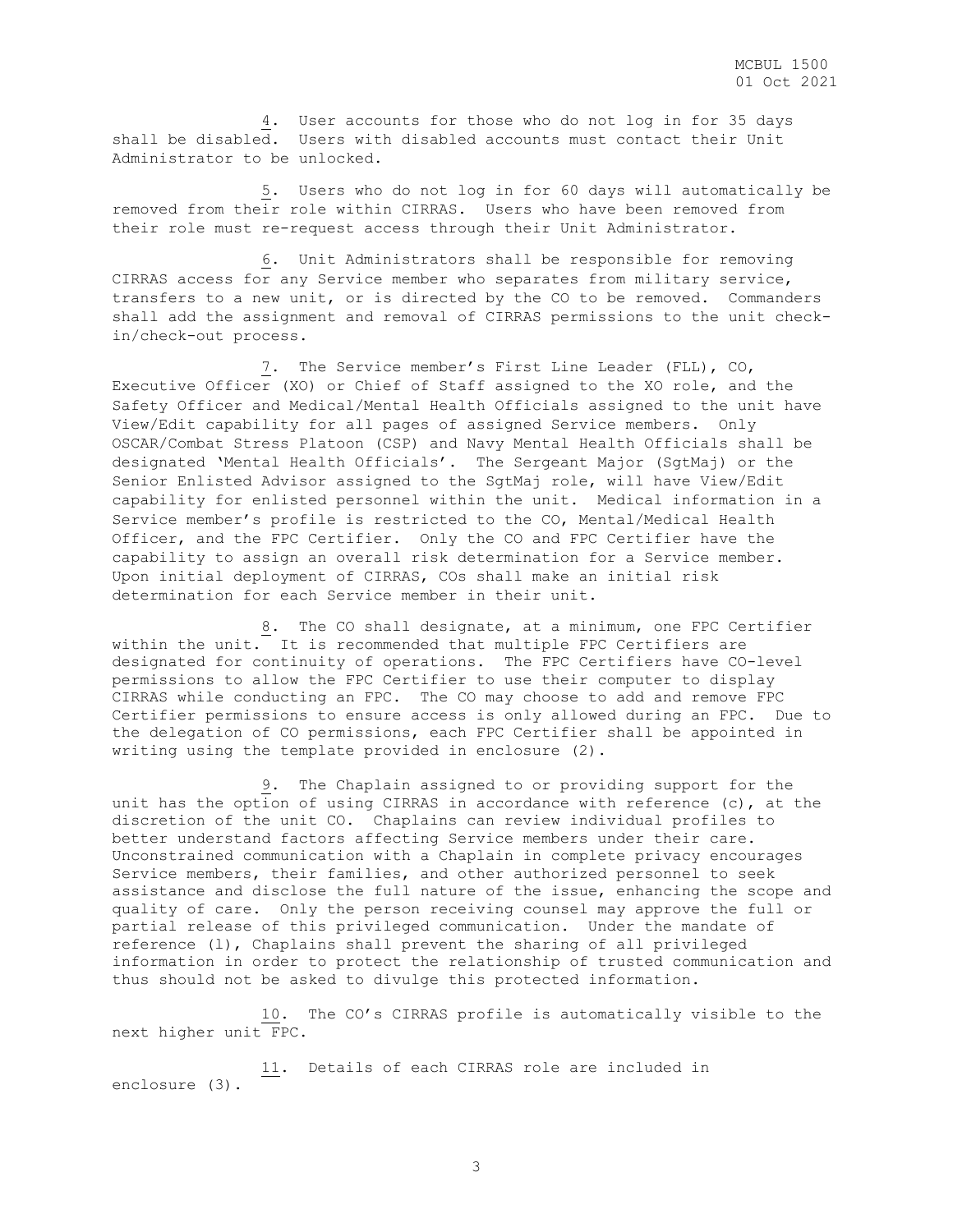12. Mortality Procedure. Upon the death of a Service member, regardless of the cause of death, the Unit Administrator shall lock the Service member's profile. Once locked, no further changes to the profile will be possible. If the Service member cause of death is deemed to be suicide, a copy of the Service member's profile shall be forwarded to the General Officer who will receive the final command investigation brief.

#### (b) Service Member Data Management

 1. Service member profile information shall be updated prior to each FPC.

 2. During the initial deployment, commands shall create profiles for all personnel within 90 days of CIRRAS deployment. For Service members who join a unit during the 90 day deployment period, commands shall have 30 days to input new join information or the remainder of the 90 days, whichever is greater.

 3. Commands have 30 days to complete/update profiles of new joins after the initial deployment period has concluded.

 4. The Risk Calculator utilizes MCTFS and command input data to display areas where risk is accumulating. The Risk Calculator displays risk in seven categories – the "Six F's" per reference (b) and "Critical Stressors." The Risk Calculator shall not be used alone to determine a Service member's risk level.

 5. Risk Recommendations, a recommended FP risk-level, can be made by any FPC Member to assist the CO in making a Risk Determination. A Risk Recommendation shall be provided when providing narrative-based content to a Service member's profile via the "Add Event" functionality.

 6. The CO is responsible for reviewing and validating risk recommendations and assigning a Risk Determination, the official FP risklevel assigned to a Service member.

 7. Each data point within a Service member's profile has an individual expiration date and is identified by a hover over feature. This functionality requires the FLL to periodically review a Service member's profile to ensure data remains relevant and is accurate.

 8. Users can also add narrative type information under the "Add Event" capability. Users must bear in mind that comments entered are viewable by all CIRRAS users in a Service member's chain-of-command.

 9. Each of the Service member profile pages has an individual progress bar. The progress bars indicate profile completion by page. While an FPC can be conducted and a risk determination can be made without completing all data points, CIRRAS is the most useful to commanders when all or most data points are evaluated.

 10. Changes are only stored when a user clicks the "Save" button on that page. Users will be prompted to save when navigating away from an unsaved page if changes were made.

 11. Help and support is provided by Marine Corps Tactical Systems Support Center (MCTSSA); a link to MCTSSA ticketing system is

4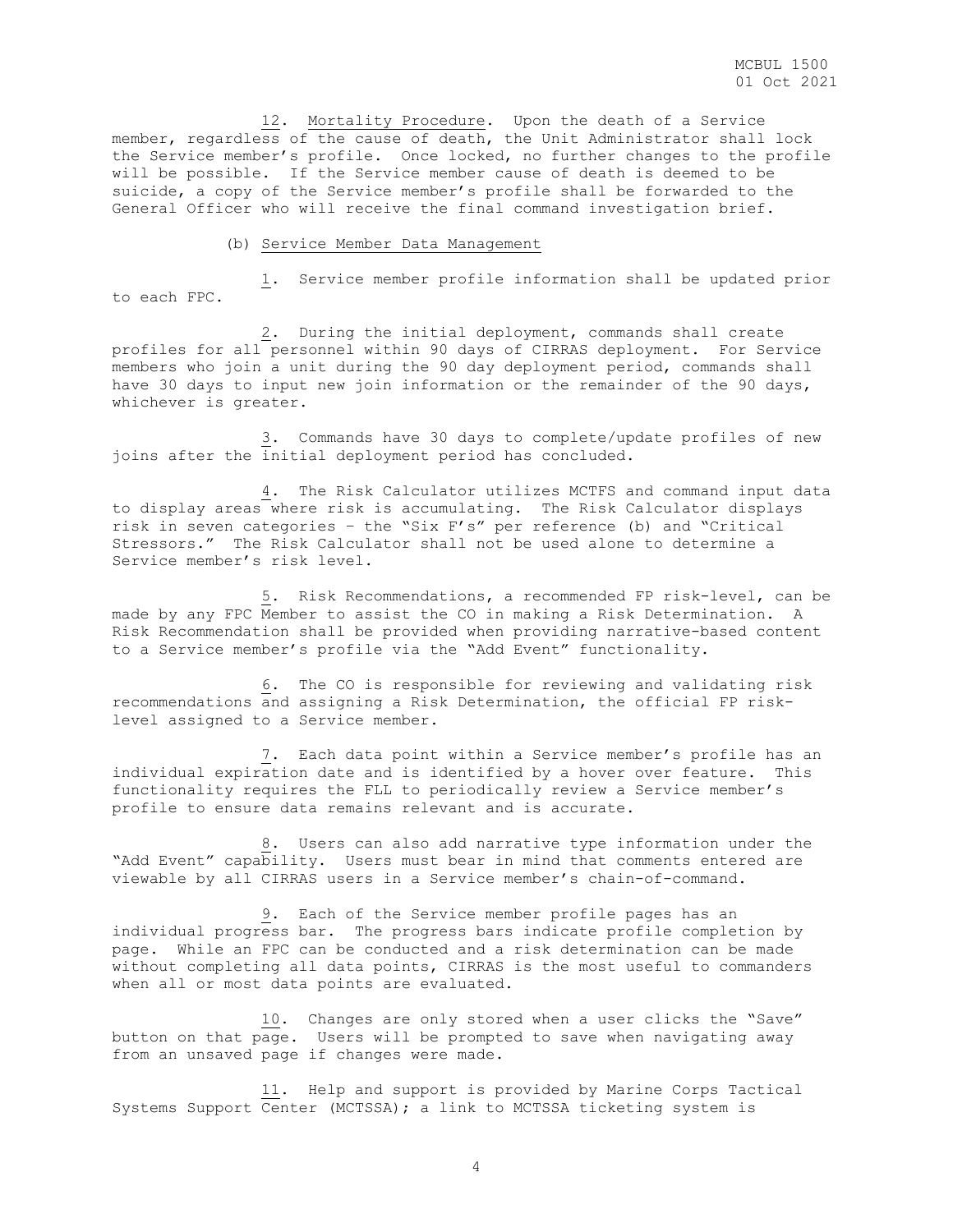provided via the "Help" menu option in CIRRAS. Orders, Instructions, Guides, Frequently Asked Questions, and Training Materials are also provided.

 12. Service member data in CIRRAS is protected through CAC authentication and rigorous cybersecurity controls, as required by Marine Forces Cyber Command requirements. Attempting to copy or manage data outside of the system through screenshots or printing information from the system is prohibited, as it compromises these security measures. Data shall be safeguarded in accordance with the provisions of the HIPAA and Privacy Act. CIRRAS and all data resident within CIRRAS shall only be used for force preservation. Any other use of CIRRAS is strictly prohibited.

 13. Sensitive medical information resident on the "Health and Fitness" page of CIRRAS is visible by the Medical/Mental Health Officers, FPC Certifier, and the CO only. Personnel in these roles are urged to exercise caution when entering this type of sensitive information in the "Event" boxes of a Service member's profile, as the "Event" boxes are visible to all CIRRAS users in the Service member's chain-of-command. Data shall be safeguarded in accordance with the provisions of the HIPAA and Privacy Act.

 14. The following information shall be restricted from inclusion within CIRRAS, in accordance with references (n), (p), (q), and (r). Seek guidance from Legal Counsel and/or Privacy Act Coordinator.

 a. Restricted Reports, to include restricted information for SAPR or the Family Advocacy Program, as outlined in references (g) and (h).

 b. Data regarding a Service member's family, friends, or other acquainted personnel; data shall be directly about Service member only. Limited demographic information on the Service member's spouse and the names of the Service member's roommate(s) are included to assist in familiarization with a Service member's living situation as it relates to Force Preservation. If the Service member's non-dependent roommate is a civilian rather than another Service member, "CIVILIAN" shall be entered in the name field.

 c. Data shall not be used for: performance, selection, promotion, or disciplinary proceedings.

 15. CIRRAS contains PII and HIPAA-protected information. All personnel accessing the system are required to manage data within the system in accordance with references (i), (j), (p), and (q). Improper or unauthorized use of system data may result in civil or criminal penalties.

# (c) Transfer of Service Member Data

 1. Service member data will automatically be visible to the CO, XO, and SgtMaj (enlisted only) of the gaining command once a Future Marine Corps Code posts in MCTFS. Gaining command will have visibility without the ability to edit the profile until the Service member is officially joined to the gaining command.

 2. If a Service member is not automatically assigned to the correct unit, commands must coordinate with the unit's administrator to correct the record. Changes made in MCTFS may take 1-2 days to be reflected in CIRRAS.

5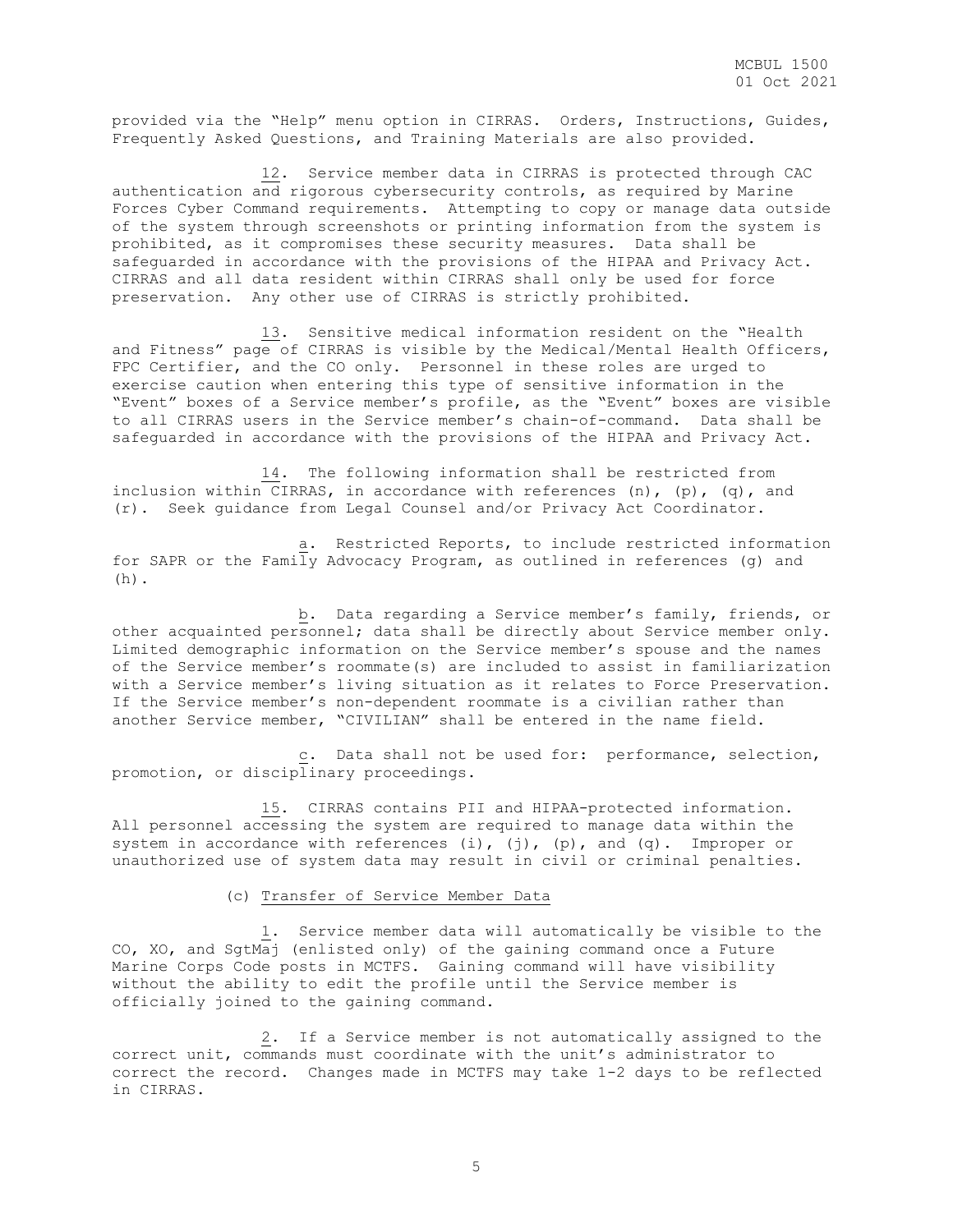3. Transferred Service members with a Risk Determination of Low shall be assigned an Elevated Risk Determination for 30 days from join date. Service members whose Risk Determination is Elevated or higher prior to a transfer will not be automatically elevated by the system during first 30 days after joining a new unit.

## (d) Record Access Procedures

 1. Individuals seeking access to information about themselves contained in CIRRAS should address written requests to the commanding officer where assigned or to the system manager at Headquarters Marine Corps, Manpower & Reserve Affairs (M&RA), Marine & Family Programs (MF) Division, 3280 Russell Rd., Quantico, VA 22134-5143, 4th Deck.

 2. Signed, written requests should include the individual's full name, EDIPI/DoD ID number, telephone number, street address and/or email address.

(e) Conducting a Force Preservation Council (FPC)

 1. CIRRAS aids the FPC process by providing a secure platform to organize and transfer Service member force preservation data. Commands shall use CIRRAS to manage FPC data for all Service members subject to the FPC.

 2. The FPC Log, a page within CIRRAS, automatically logs and displays the time, duration, and Service members reviewed during the associated FPC.

 3. The FPC Banner includes the Date, Time, Location, Point of Contact, and Phone Number for the next FPC. This information is managed at the unit level and can be updated by the CO, XO, SgtMaj, Safety Officer, or the FPC Certifier.

 4. CIRRAS system design allows commands to project Service member profiles while conducting an FPC to provide a holistic view of a Service member and to facilitate real-time discussion and improved mitigation strategies. During the FPC, Commanders shall only make medical information visible to those with a need to know in the performance of their official duties.

# 4. Administration and Logistics

 a. Privacy Act. Any misuse or unauthorized disclosure of Personally Identifiable Information (PII) may result in both civil and criminal penalties. The Department of the Navy (DON) recognizes that the privacy of an individual is a personal and fundamental right that shall be respected and protected. The DON's need to collect, use, maintain, or disseminate PII about individuals for purposes of discharging its statutory responsibilities shall be balanced against the individuals' right to be protected against unwarranted invasion of privacy. All collection, use, maintenance, or dissemination of PII shall be in accordance with the Privacy Act of 1974, as amended (5 U.S.C. 552a) and implemented per SECNAVINST 5211.5F.

 b. Records Management. Records created as a result of this directive shall be managed according to National Archives and Records Administration (NARA)-approved dispositions per SECNAV M-5210.1 CH-1 to ensure proper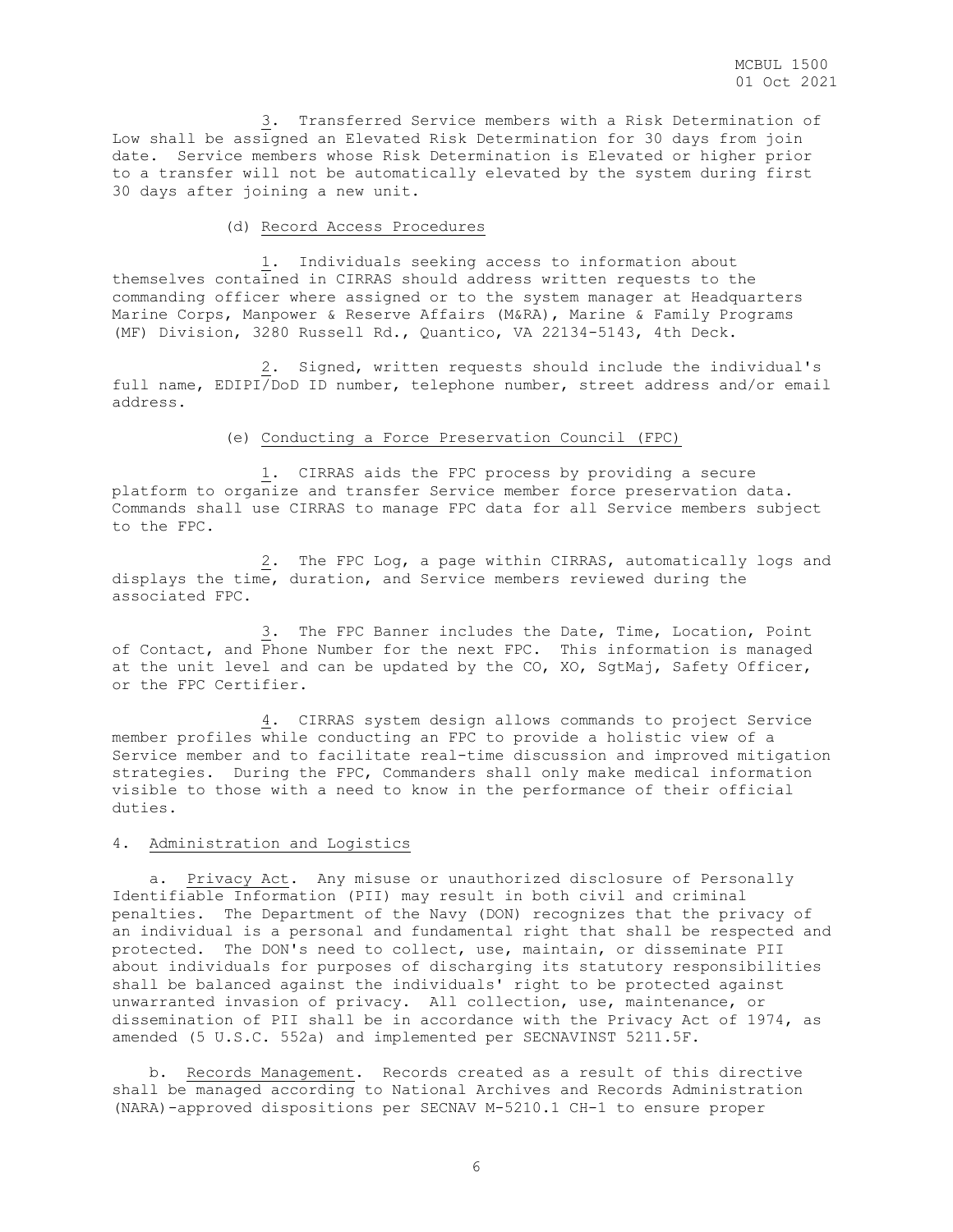maintenance, use, accessibility and preservation, regardless of format or medium. Records disposition schedules are located on the Department of the Navy/Assistant for Administration (DON/AA), Directives and Records Management Division (DRMD) portal page at:

https://portal.secnav.navy.mil/orgs/DUSNM/DONAA/DRM/Records-and-Information-Management/Approved%20Record%20Schedules/Forms/AllItems.aspx. Refer to MCO 5210.11F for Marine Corps records management policy and procedures.

 c. Cancellation Contingency. This Bulletin is cancelled one year from the date of publication or when incorporated into reference (a), whichever occurs first.

 d. Recommendations. Recommendations concerning the content of this Bulletin should be forwarded to Manpower and Reserve Affairs (M&RA), Marine and Family Programs Division (MF) via cirras.support@usmc.mil.

5. Command and Signal

 a. Command. This Bulletin is applicable to all active duty units in the Marine Corps.

b. Signal. This Bulletin is effective the date signed.

ERIC M. SMITH Assistant Commandant of the Marine Corps

DISTRIBUTION: PCN 10201505800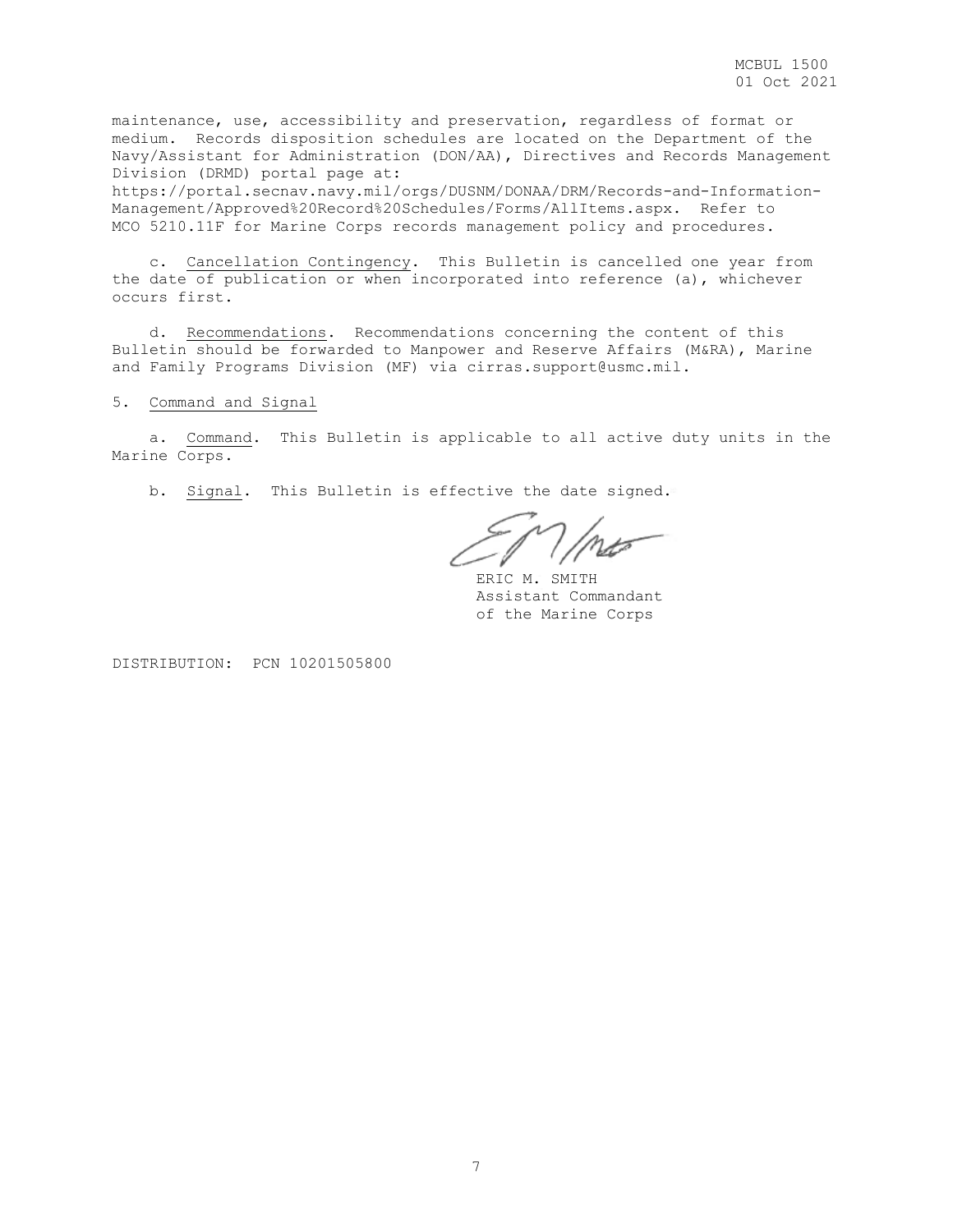References

- (a) MCO 1500.60
- (b) MCO 1500.61
- (c) MCO 5351.11
- (d) MCO 3900.20
- (e) MCO 5311.1E
- (f) MCO 3500.110
- (g) MCO 1752.5C
- (h) MCO 1754.11
- (i) 5 U.S.C. 552a
- (j) SECNAV M-5210.1
- (k) SECNAVINST 5211.5F
- (l) SECNAVINST 1730.9A
- (m) DODI 6490.08, "Command Notification Requirements to Dispel Stigma in Providing Mental Health Care to Service Members", August 17, 2011
- (n) MCO 5210.11F
- (o) 42 CFR Part 2, Confidentiality of Substance Use Disorder Patient Records
- (p) 45 CFR 164.512(k)(1), Privacy of Individually Identifiable Health Information, Uses and disclosures for which an authorization or opportunity to agree or object is not required.
- (q) DoDM 6025.18, "Implementation of the Health Insurance Portability and Accountability Act (HIPAA) Privacy Rule in DoD Health Care Programs", March 13, 2019
- (r) DoDD 6490.02E CH-2, "Comprehensive Health Surveillance", August 28, 2017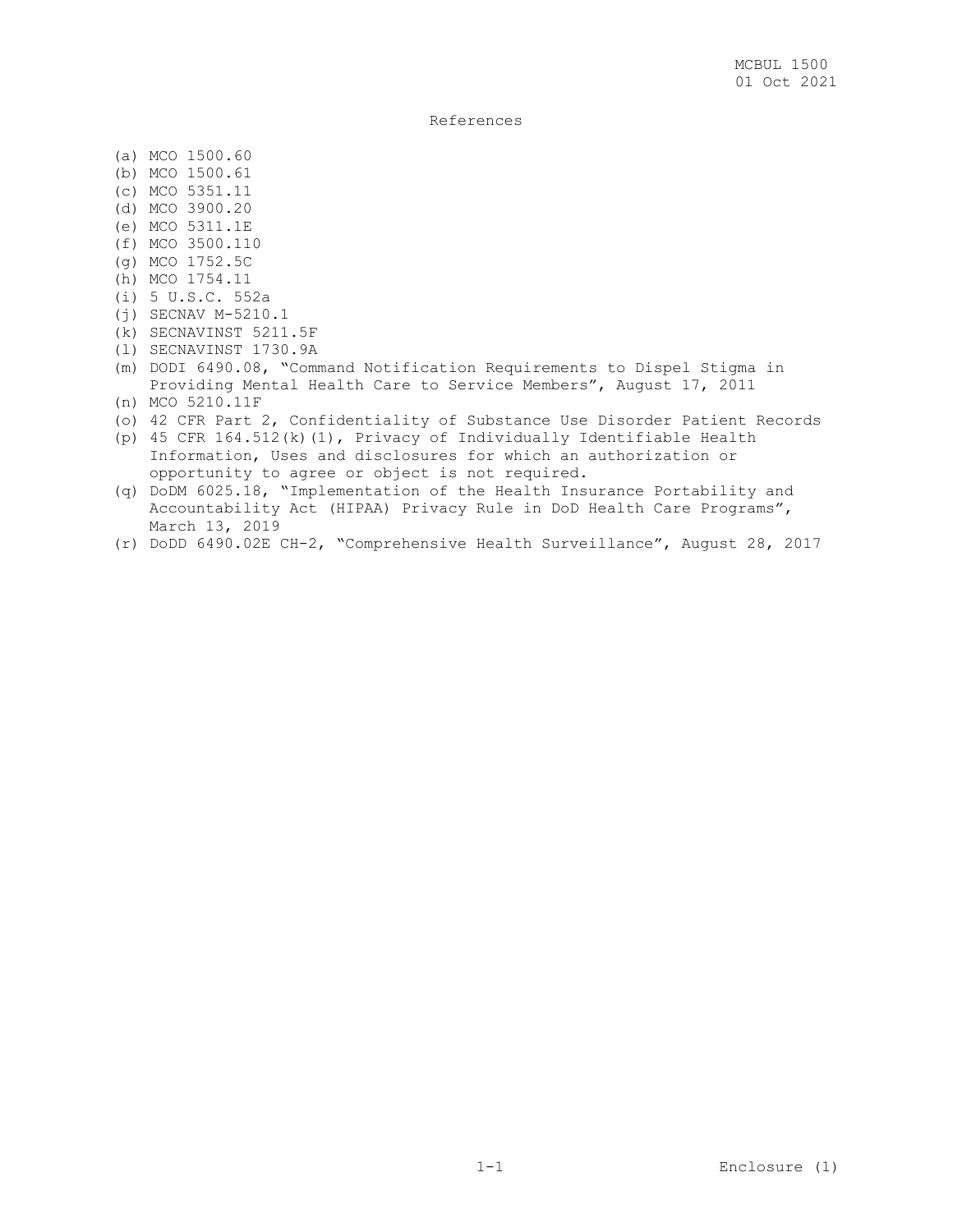Appointment as Force Preservation Council (FPC) Certifier Letter

| (Organizational Heading)                                                                                                                                                                                                                                                   |  |  |
|----------------------------------------------------------------------------------------------------------------------------------------------------------------------------------------------------------------------------------------------------------------------------|--|--|
|                                                                                                                                                                                                                                                                            |  |  |
| SSIC<br>Code<br>Date                                                                                                                                                                                                                                                       |  |  |
| From: Commanding Officer, (Unit)<br>SSqt John T. Smith 1234567890 (EDIPI)/0102 (MOS) USMC<br>$\texttt{To:}$                                                                                                                                                                |  |  |
| Subj:<br>APPOINTMENT AS FORCE PRESERVATION COUNCIL (FPC) CERTIFIER                                                                                                                                                                                                         |  |  |
| Ref: (a) MCO 1500.60<br>(b) MCBul 1500                                                                                                                                                                                                                                     |  |  |
| 1. Per the references, you are appointed as a FPC Certifier in the Command<br>Individual Risk and Resiliency Assessment System (CIRRAS). You are directed<br>to become familiar with the above reference and all other<br>pertinent/applicable directives or instructions. |  |  |
| The FPC Certifiers have "Start FPC" and "End FPC" functionality within<br>2.<br>CIRRAS, enabling CO-level permissions and views while conducting an FPC.<br>This allows the FPC certifier to use their computer to project CIRRAS during<br>an FPC.                        |  |  |
| 3. This appointment acknowledges that the following are true for the<br>appointee:                                                                                                                                                                                         |  |  |
| (a) The appointee requires access to CIRRAS to support their role<br>within the unit's FPC process.                                                                                                                                                                        |  |  |
| (b) The appointee has completed Health Insurance Portability and<br>Accountability Act of 1996 (HIPAA) and Personally Identifiable<br>Information (PII) training requirements.                                                                                             |  |  |
| This appointment shall remain in effect until the appointee leaves the<br>4.<br>unit, a replacement is designated in writing, or until revoked by the<br>commanding officer.                                                                                               |  |  |
| 5.<br>The point of contact regarding this matter is (provide name, phone<br>number, and email address).                                                                                                                                                                    |  |  |
| I. M. COMMANDER<br>(Billet title)                                                                                                                                                                                                                                          |  |  |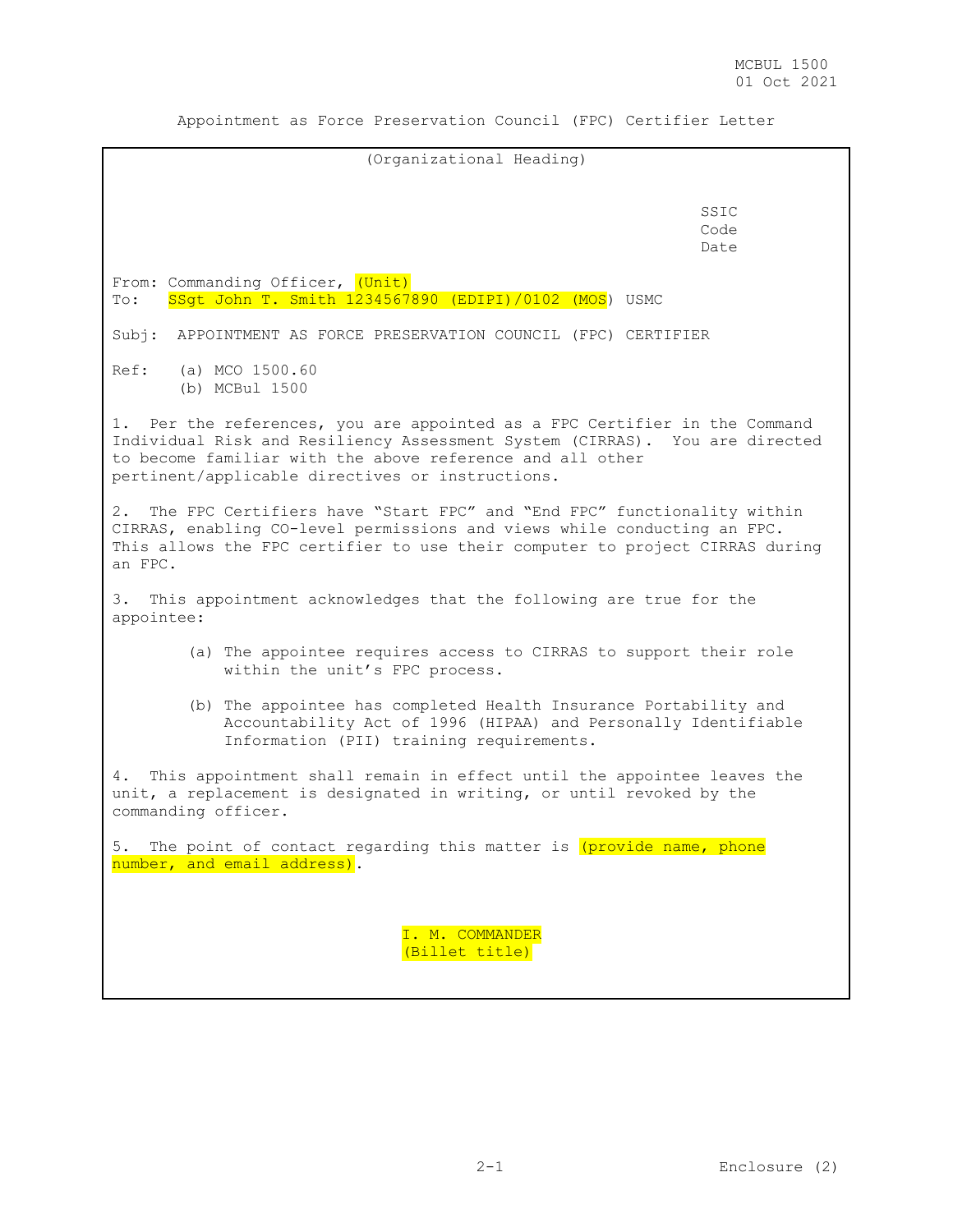# CIRRAS Roles and Permissions

| <b>CIRRAS Role</b>     | Permissions                                                                                                    |
|------------------------|----------------------------------------------------------------------------------------------------------------|
| CO.                    | View: Landing Page, Organization Summary, Active Force                                                         |
|                        | Preservation, Force Preservation Individual Summary,<br>Service Member Pages, FPC Log, FPC Banner, Admin       |
|                        | Permissions, Help, Guides & FAQs                                                                               |
|                        |                                                                                                                |
|                        | Actions: Initiate/Certify FPC Occurrence, Enter & Edit<br>Next FPC Date, Acknowledge/Edit Risk Determination,  |
|                        | Edit Service Member Command Input fields, Enter                                                                |
|                        | Service Member Events, Assign/Remove Permissions,<br>Create Service Member Record, Assign Service Member       |
|                        | to Organization                                                                                                |
| XO                     | View: Landing Page, Organization Summary, Active Force                                                         |
|                        | Preservation, Force Preservation Individual Summary,                                                           |
|                        | Service Member Pages, FPC Log, FPC Banner, Admin<br>Permissions, Help, Guides & FAQs                           |
|                        |                                                                                                                |
|                        | Actions: Initiate/Certify FPC Occurrence, Enter & Edit<br>Next FPC Date, Acknowledge/Edit Risk Determination,  |
|                        | Edit Service Member Command Input fields, Enter                                                                |
|                        | Service Member Events, Assign/Remove Permissions,                                                              |
|                        | Create Service Member Record, Assign Service Member<br>to Organization                                         |
|                        |                                                                                                                |
| Safety Officer         | View: Landing Page, Organization Summary, Active Force<br>Preservation, Force Preservation Individual Summary, |
|                        | Service Member Pages, FPC Log, FPC Banner, Help,                                                               |
|                        | Guides & FAOs                                                                                                  |
|                        | Actions: Initiate/Certify FPC Occurrence, Enter & Edit                                                         |
|                        | Next FPC Date, Edit Service Member Command Input                                                               |
|                        | fields, Enter Service Member Events                                                                            |
| First Line             | View: Landing Page, Organization Summary, Active Force                                                         |
| Leadership<br>(FLL' s) | Preservation, Force Preservation Individual Summary,<br>Service Member Pages, FPC Banner, Help, Guides & FAQs  |
| Office/Organization    |                                                                                                                |
| ONLY)                  | Actions: Edit Service Member Command Input fields,                                                             |
|                        | Enter Service Member Events                                                                                    |
| Officer Medical        | View: Landing Page, Organization Summary, Active Force                                                         |
|                        | Preservation, Force Preservation Individual Summary,<br>Service Member Pages, FPC Banner, Help, Guides & FAQs  |
|                        |                                                                                                                |
|                        | Actions: Edit Service Member Command Input fields,<br>Enter Service Member Events                              |
|                        |                                                                                                                |